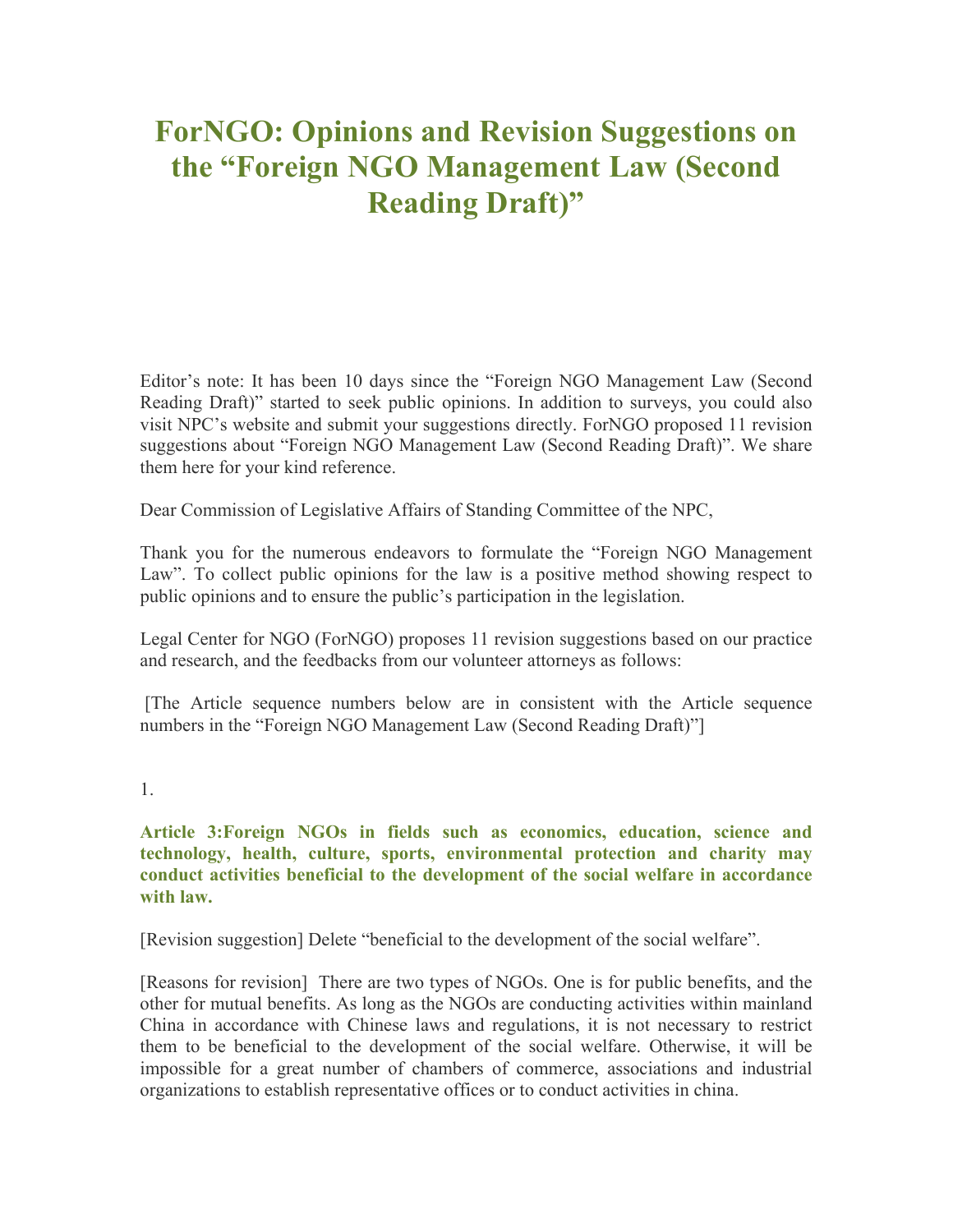**Article 5:Foreign NGOs carrying out activities within mainland China shall abide by Chinese laws; must not endanger China's national unity, security, or ethnic unity; must not harm China's national interests, society's public interest, or other groups' and citizens' lawful rights; and must not violate public order and customs.** 

## **Foreign NGOs must not engage in or fund for-profit activities or political activities, and must not illegally engage in religious activities or illegally fund religious activities.**

[Revision suggestion] The second paragraph should be changed to "Foreign NGOs must not carry out activities for lucrative purposes, and must not engage in or fund illegal political activities or illegal religious activities".

[Reasons for revision] (1) NGOs must not conduct activities for lucrative purposes. But it doesn't necessarily mean that they cannot conduct for-profit activities. In addition, "engage in or fund for-profit activities" has a very broad meaning. If NGOs are not supposed to do that, many activities carried out by NGOs have to be prevented, for example, the business exchanges among foreign countries' enterprises in China organized and funded by their own countries' chambers of commerce here. (2) There are legal and illegal political activities. Illegal political activities carried out by foreign NGOs shall be forbidden. However, legal political activities carried out by foreign NGOs, which promote legal construction and strengthen the protection for civil political rights granted by the law, shall be permitted and encouraged.

#### 3.

#### **Article 7:The State Council Public Security Department and the provincial level public security organs are the registration and management organs for foreign NGOs carrying out activities within mainland China.**

[Revision suggestion] Change the registration and management organs for foreign NGOs carrying out activities within mainland China to "civil affairs departments".

Amend the registration administrative authority of the activities carried out by oversea NGO within the territory of China into "civil administrative authority".

[Reasons for revision] (1) From the perspective of the rights and liabilities of the registration and management organs, public securities authorities are liable for the national safety and public security, while the civil affairs departments are liable for civil administrative affairs. It is obvious that civil affairs departments' job responsibilities are closer to the registration and management matters of NGOs. (2) From the perspective of practice, domestic social groups, foundations, private non-enterprise units, and also the representative offices of foreign NGOs are registered in civil affairs departments. Civil affairs departments have gained substantial experiences in it. Keeping them as the registration and management organs of foreign NGOs ensure the continuity and

2.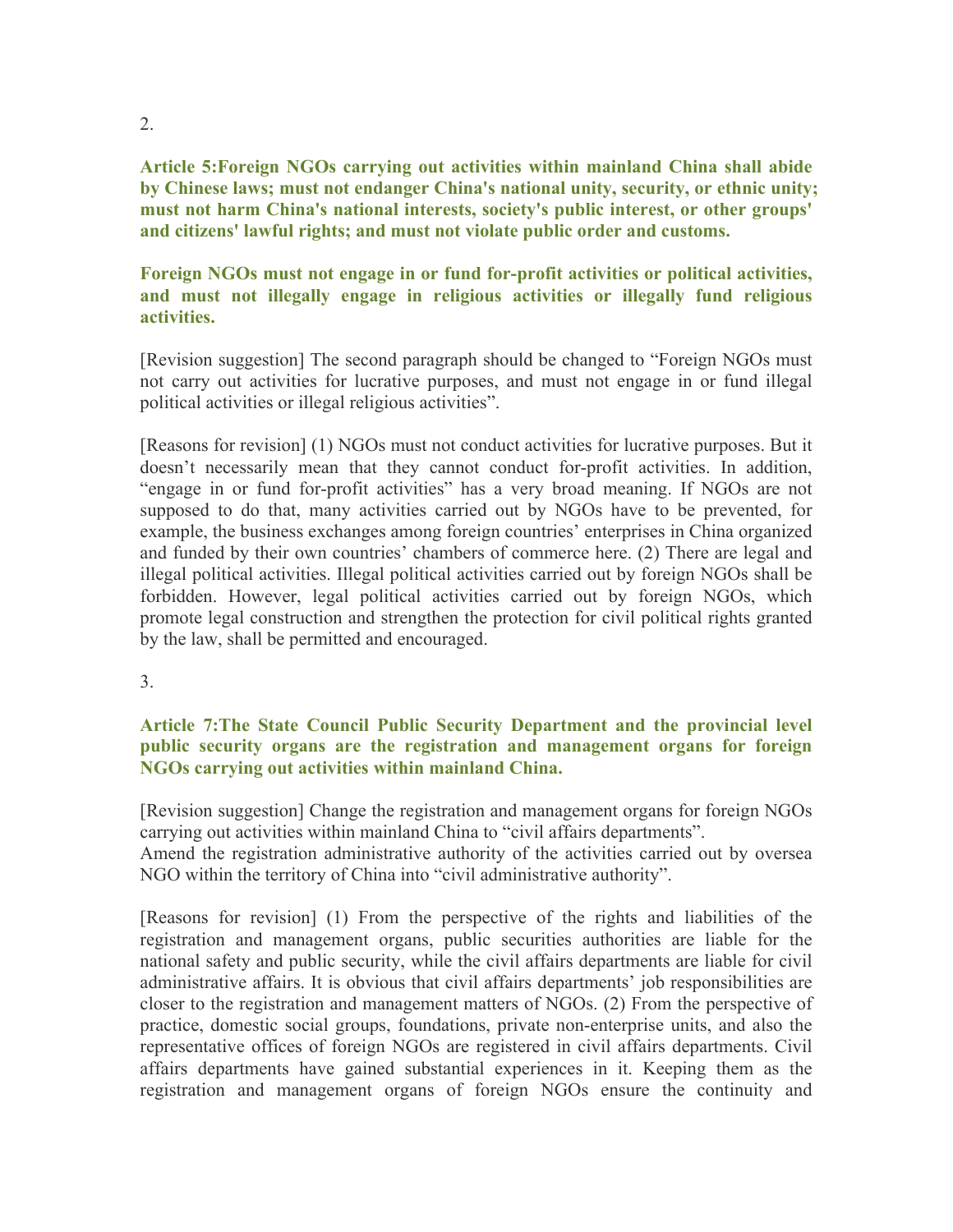predictability of the policies. In the meantime, it is a reflection that China welcomes and treats foreign NGOs equally.

4.

# **Article 11:Foreign NGOs applying to establish a representative office require the consent of a professional supervisory unit.**

[Revision suggestion] Clarify and set out the procedure of foreign NGOs' application to their professional supervisory units, which includes, for instance, the application documentations, examination requirements, time limit of approval, reconsideration procedure and etc.

[Reasons for revision] In practice, NGOs always encounter registration problems due to the fact that they are not able to find their professional supervisory units. As a result, we suggest that the law clarifies the application procedure and examination requirements in order to reinforce the operability of this Article.

5.

**Article 12:Foreign NGOs shall apply to register the establishment of a representative office with the registration management organs within 30 days of obtaining the consent of the professional supervisory unit. Applications to register a representative office shall submit the following documents and materials to the registration management organs:** 

- **(1) The written application;**
- **(2) Supporting documents and materials as provided for in the first paragraph of Article 10 of this Law;**
- **(3) Proof of identity, resume and materials showing proof of no criminal record for the proposed chief representative;**
- **(4) Materials showing the proposed residence for the representative office;**
- **(5) Materials showing the sources of capital;**
- **(6) Documents of consent from the professional supervisory unit;**
- **(7) Other documents and materials provided for by law or administrative regulations.**

**Registration management organs reviewing the applications of foreign NGOs to set up representative offices may organize experts to conduct assessments as needed.**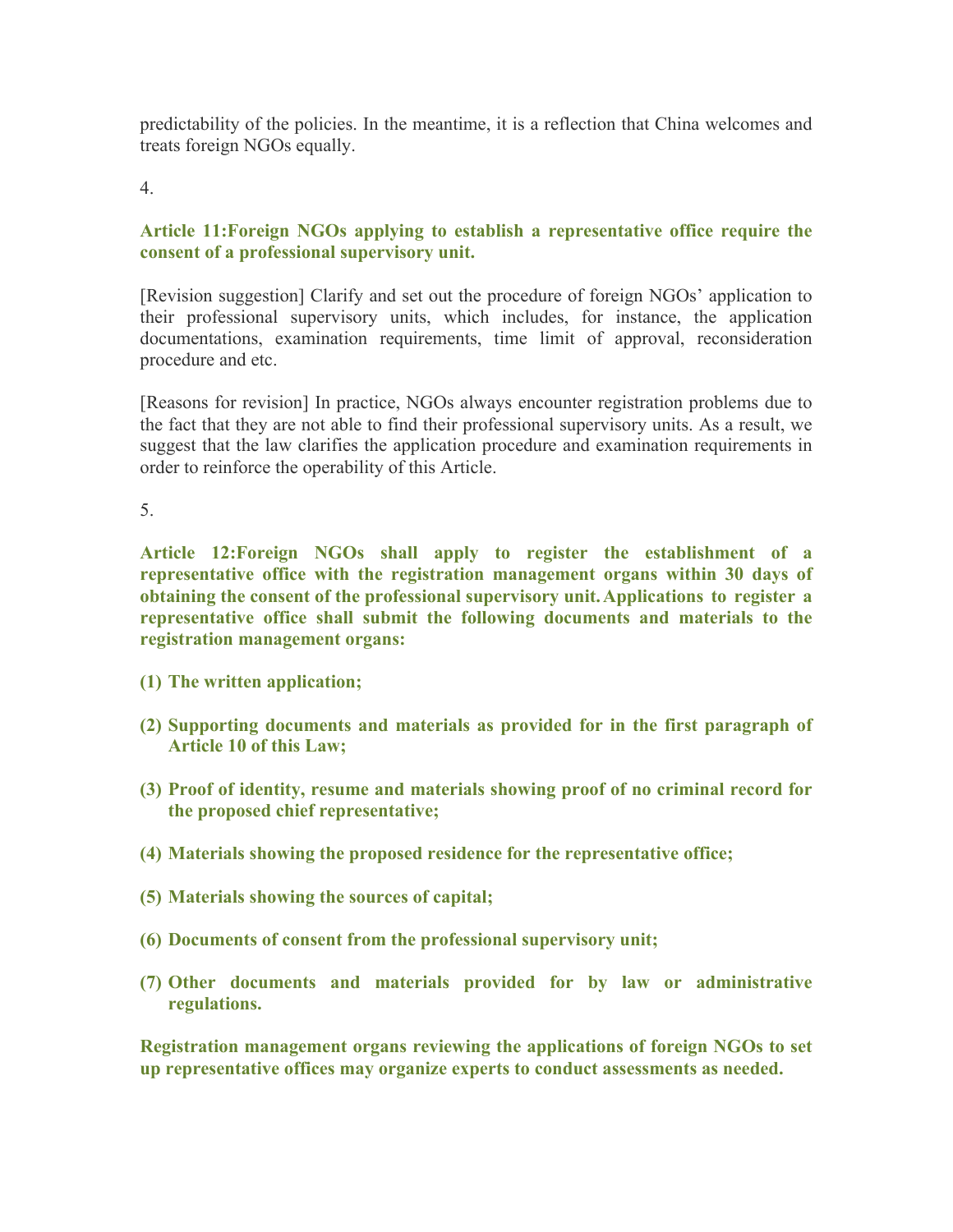## **Registration management organs shall issue a decision to authorize or not authorize within 60 days of receiving an application.**

[Revision suggestion] Delete "registration management organs reviewing the applications of foreign NGOs to set up representative offices may organize experts to conduct assessments as needed"; shorten the time limit of the registration management organs' decision making process of whether to grant the establishment of foreign NGOs' representative offices.

[Reasons for revision] Before submitting the application to the registration management organ, a foreign NGO has already got the approval from its professional supervisory unit to establish a representative office. Thus, the registration management organ only needs to review the documentations approved by the professional supervisory unit and other basic materials. Further substantive examinations will increase the workload of the foreign NGO applicant and that of the registration management organ receiving the application.

6.

**Article 18: Where foreign NGOs that have not established representative offices within mainland China seek to carry out temporary activities in mainland China, they shall first secure temporary activity permits. The duration of a temporary activity must not exceed one year.** 

**Foreign NGOs seeking to carry out temporary activities within mainland China must cooperate with one of the following organizations (hereinafter "Chinese Partner Units"): state organs, mass organizations, public institutions, or social organizations.**

[Revision suggestion] Change "shall first secure temporary activity permits" in the first paragraph to "shall abide by the relevant laws and the administrative regulations or rules"; delete the second paragraph.

[Reasons for revision] On one hand, there are already a large number of laws and regulations currently in effect managing and restraining the temporary activities carried out by foreign NGOs within mainland China categorized according to the different natures of the activities. It is unnecessary to add an extra requirement of securing temporary activities permits. In addition, it is very difficult for the registration management organs to examine the activities of different categories and diversified natures; on the other hand, together with the development of foreign and domestic NGOs, the organizations have growing demands for mutual exchanges, and foreign NGOs are holding more activities in mainland China more frequently. Requesting foreign NGOs that haven't established representative offices to secure temporary activities permits to carry out their temporary activities will hinder the development of NGOs. In the meantime, it will increase the work intensity of the registration management organs, and consume excessive amount of administrative costs.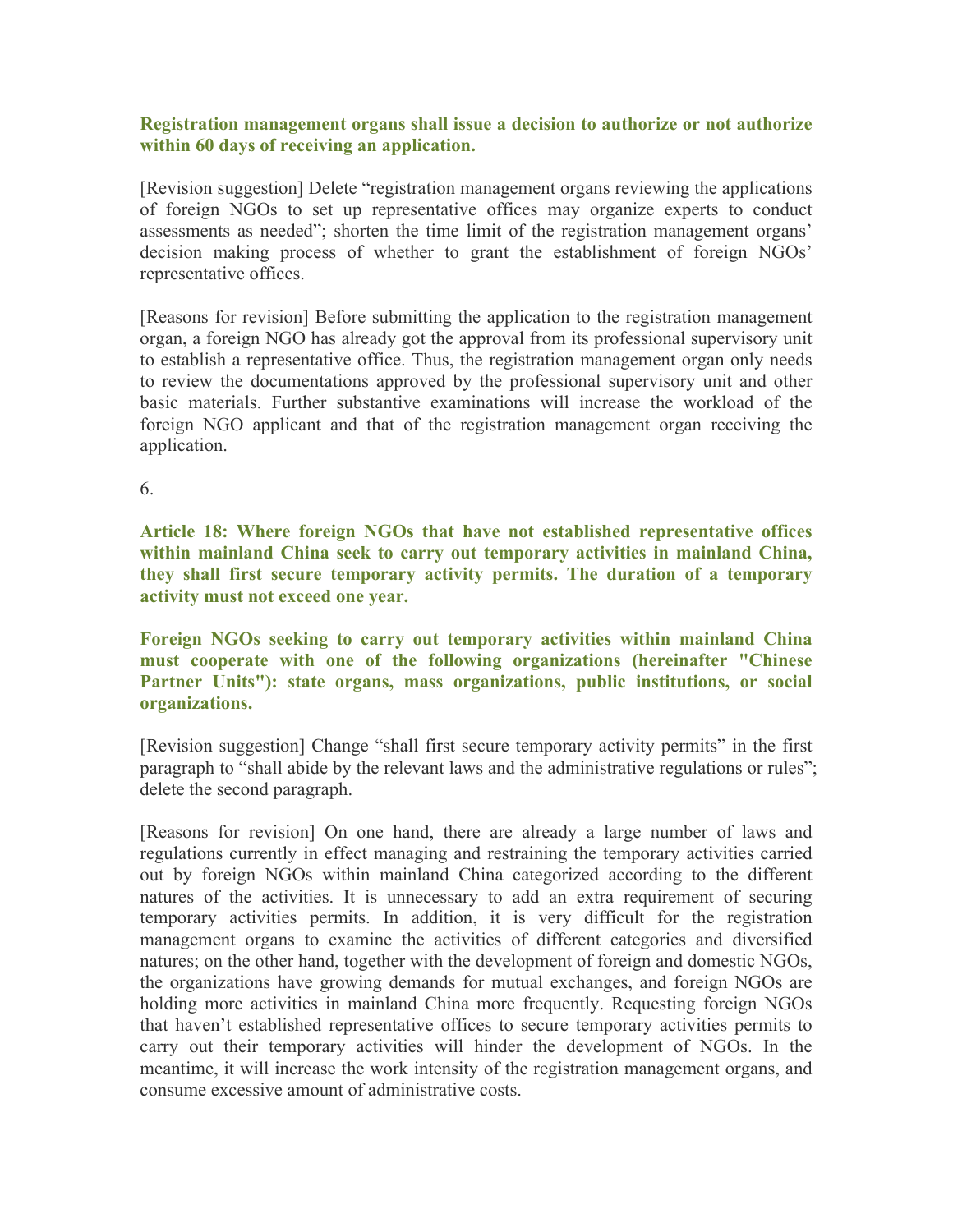**Article 32:Foreign NGOs' representative offices hiring personnel or recruiting volunteers within mainland China , shall entrust local foreign affairs service units, or other units designated by the Chinese government, to handle it.** 

**Foreign NGOs' representative offices shall report personnel information to the professional supervisory unit and registration management organs.** 

## **Foreign NGOs carrying out temporary activities must not directly recruit volunteers, and where truly needing volunteers, shall have the Chinese partner unit recruit.**

[Revision suggestion] Delete the restrictions over foreign NGOs' representative offices' hiring personnel or recruiting volunteers within mainland China and those over their recruiting volunteers while carrying out temporary activities.

[Reasons for revision] Foreign NGOs have passed dual examinations by both the professional supervisory units and the registration management organs when they establish their representative offices and apply for temporary activities permits. Based on these, such representative offices shall govern their own daily operations or the activities they carry out under the condition that they do not violate this law or other relevant laws and regulations. The restrictions on their recruitment capacity not only reduce the work efficiency of such representative offices or foreign NGOs, but also increase human costs. In addition, it is difficult to implement the restrictions on some special occasions such as earthquake relief and other emergencies.

8.

## **Article 33:Foreign NGOs' representative offices and foreign NGOs carrying out temporary activities must not develop, or covertly develop, membership within mainland China.**

[Revision suggestion] Delete "or covertly develop".

[Reasons for revision] "Covertly develop" is a vague term, which may cause any Chinese individual or organization that frequently participate in the temporary activities carried out by a certain foreign NGO's representative office or by a certain foreign NGO to be identified as "covertly developed membership". This will severely hinder foreign NGOs or their representative offices from carrying out activities in mainland China.

9.

**Article 35: The proportion of foreign personnel at foreign NGOs' representative offices must not exceed 50% of total staff numbers.** 

7.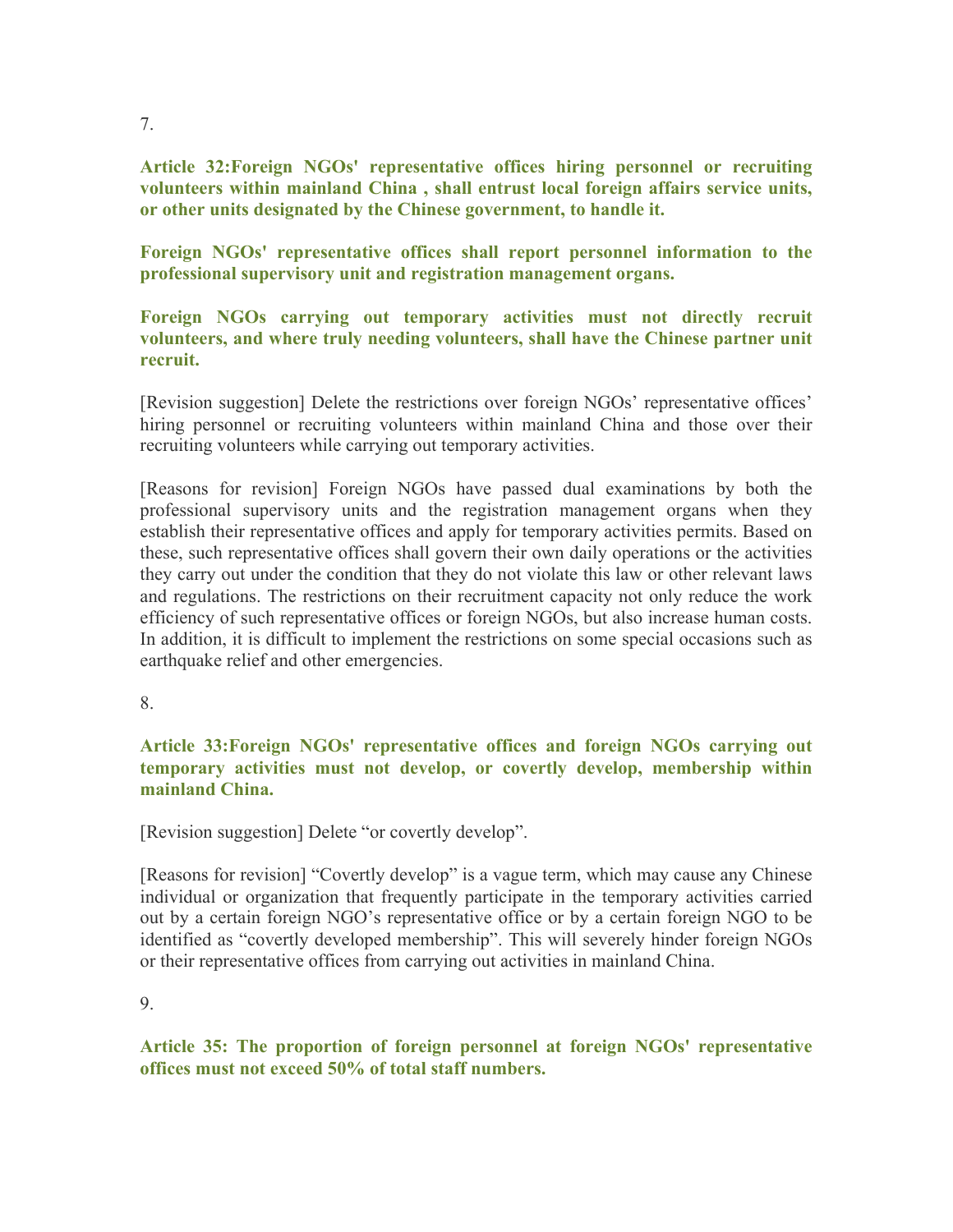## **Foreign NGOs' representative offices' personnel must not simultaneously hold positions at other foreign NGOs' representative offices.**

[Revision suggestion] Delete the restrictions on the foreign staff numbers of foreign NGOs' representative offices and the positions of their staff.

[Reasons for revision] First of all, the restrictions on the foreign staff numbers of foreign NGOs' representative offices and the positions of their staff will eventually hamper the recruitment of the representative offices, and in turn, affect their operations in mainland China; Secondly, compared with the regulation that foreign shareholders shall recruit for their companies established in mainland China with no restriction, such restrictions on foreign NGOs' representative offices do not seem to be necessary; most importantly, the second paragraph of this Article restricts that every single Chinese person shall only hold the position in one foreign NGO's representative office. This is not conducive for charitable individuals to participate in social charity services.

10.

**Article 38: Individuals, legal persons, and other organizations within mainland China must not be retained or receive funding, or represent, or covertly represent, foreign NGOs carrying out activities that have not registered a representative office or acquired a temporary activities permit.**

[Revision suggestion] Delete "or covertly represent"

[Reasons for revision] "Represent" has a very clear legal definition. But "covertly represent" is a very vague term. Suggest to delete it, and to explain "represent" from the perspective of civil laws.

## 11.

**Article 52:Foreign NGOs seeking to independently or collaboratively establish foundations or private social institutions must apply for registration in accordance with this law, and all other relevant Chinese laws and administrative regulations. Consult the relevant provisions in Chapter 2 of this law for registration methods.**

**Article 65: "Private civic institutions" as used in this Law refers to lawfully registered social organizations, organized by social forces and engaging in social service activities.**

[Revision suggestion] (1) In Article 52, substitute "foundations or private social institutions" with "social organizations"; (2) Separately stipulate the registration method of the social organizations established or collaboratively established by foreign NGOs in mainland China in Article 52 with reference to the current registration systems in effect. For example, instead of simply stating that "consult the relevant provisions in Chapter 2 of this law for registration methods", change it to "the registration methods shall be formulated by the State Council". (3) Delete Article 65.